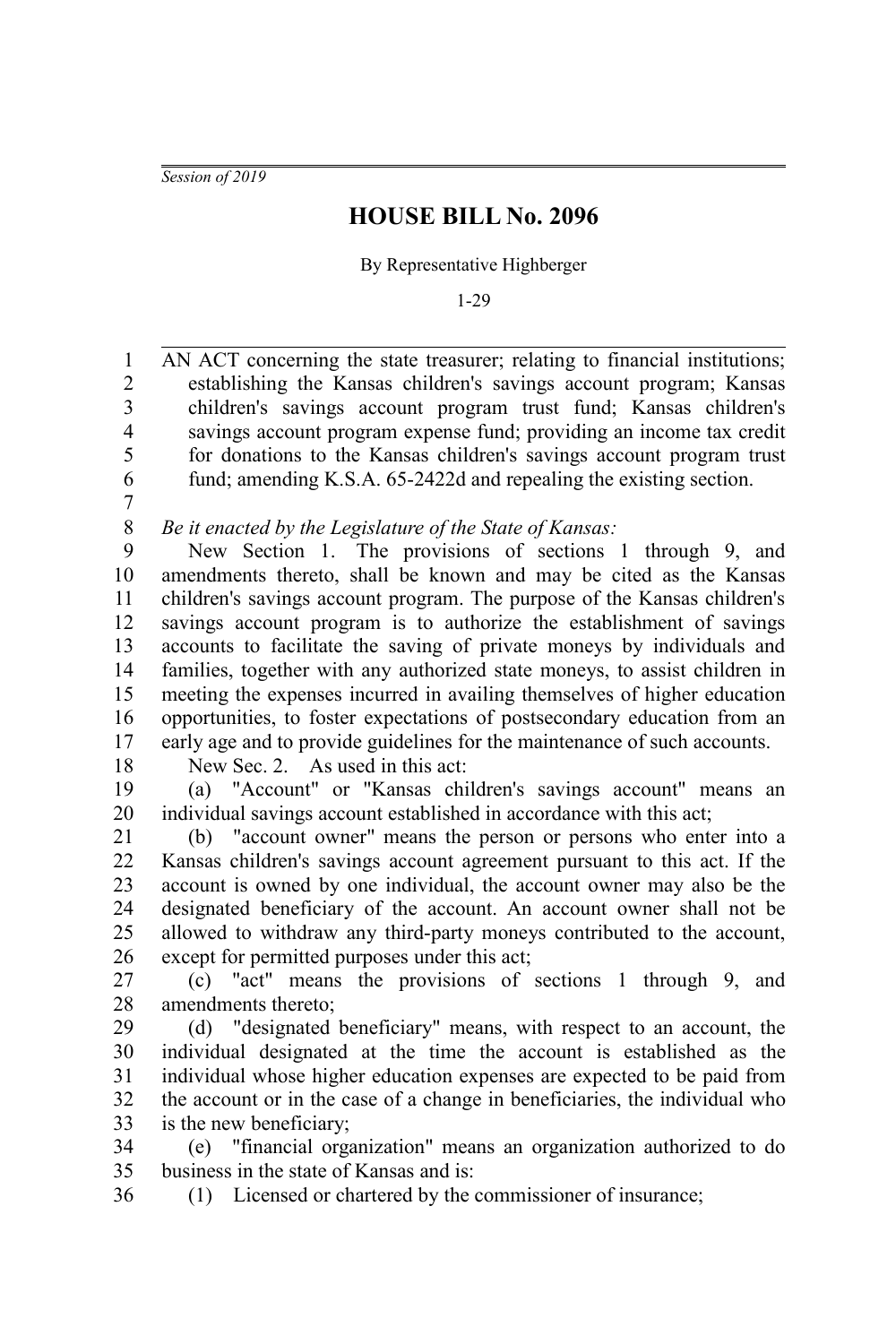(2) licensed or chartered by the state bank commissioner;

(3) chartered by an agency of the federal government; or

(4) subject to the jurisdiction and regulation of the securities and exchange commission of the federal government; 3 4

5

1

(f) "institution of postsecondary education" means any institution of postsecondary education that is accredited by a nationally recognized accrediting agency or association, offers credit toward an undergraduate or graduate degree or other recognized postsecondary education credential, and qualifies as an eligible institution for federal student aid programs; 6 7 8 9

(g) "Kansas children's savings agreement" means an agreement between the state treasurer and the account owner or owners; 10 11

(h) "management contract" means the contract executed by the state treasurer and a financial organization selected to act as a depository and manager of the program; 12 13 14

(i) "member of the family" means the same as defined in section 529 of the federal internal revenue code; 15 16

(j) "program" means the Kansas children's savings account program established pursuant to this act; 17 18

(k) "program manager" means a financial organization selected by the state treasurer to act as a depository and manager of the program; 19 20

(l) "qualified higher education expenses" means any qualified higher education expense included in section 529 of the federal internal revenue code; 21 22 23

(m) "qualified withdrawal" means a withdrawal from an account to pay the qualified higher education expenses of the designated beneficiary of the account; 24 25 26

(n) "nonqualified withdrawal" means a withdrawal from an account, but does not mean: 27 28

(1) A qualified withdrawal;

(2) a withdrawal made as a result of the death or disability of the designated beneficiary of an account; or 30 31

32

29

(3) a rollover distribution; and

(o) "rollover distribution" means a rollover distribution as defined in section 529 of the federal internal revenue code. 33 34

New Sec. 3. (a) (1) The state treasurer shall implement and administer the program under the terms and conditions established by this act. 35 36 37

(b) In furtherance of such implementation and administration, the state treasurer shall have the authority and responsibility to: 38 39

(1) Develop, implement and administer the program in a manner consistent with the provisions of this act, through the adoption of rules and regulations; 40 41 42

(2) engage the services of consultants on a contract basis for 43

 $\mathcal{L}$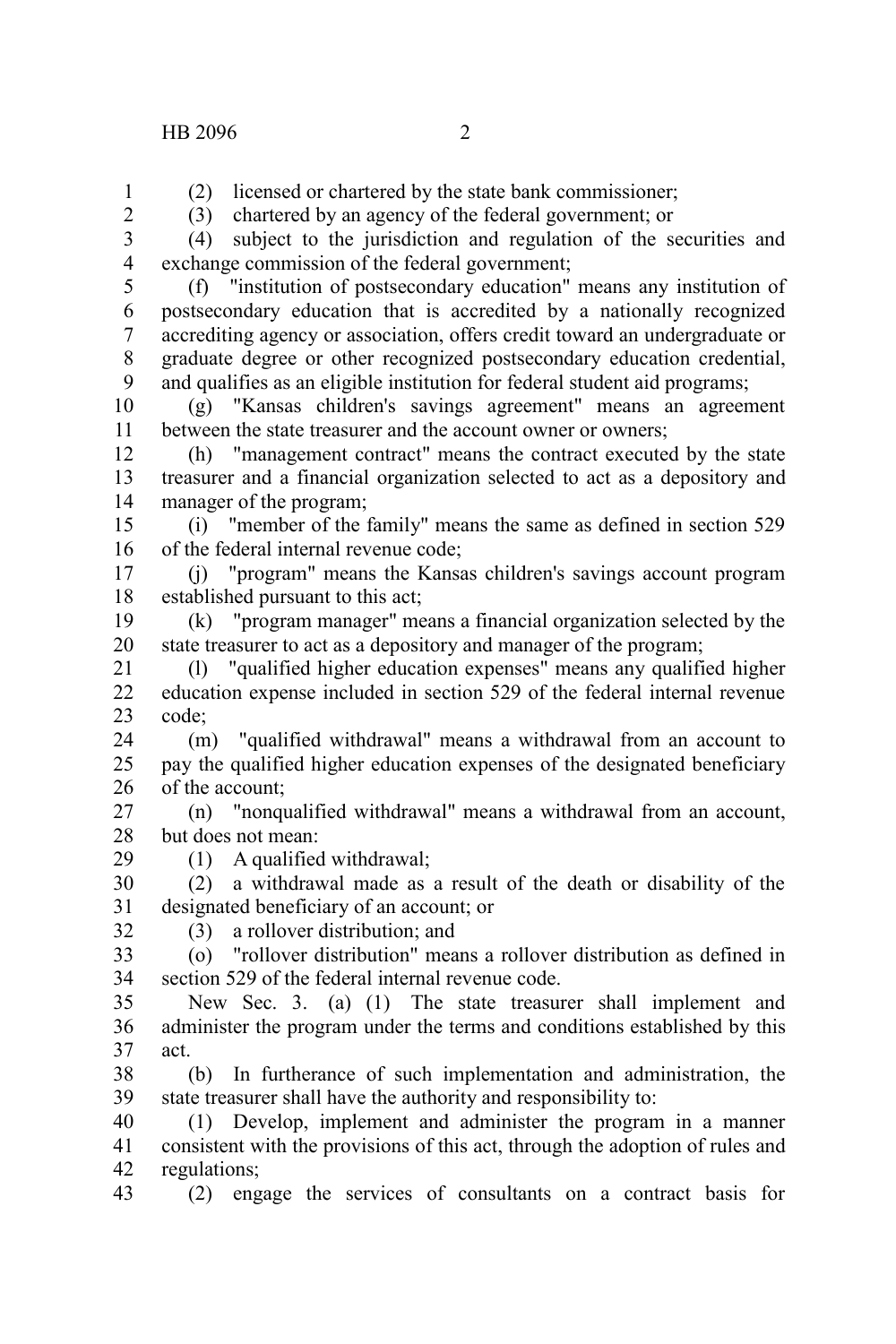rendering professional and technical assistance and advice; 1

(3) seek rulings and other guidance from the United States department of the treasury and the federal internal revenue service relating to the program; 2 3 4

(4) make changes to the program required for the participants in the program to obtain the federal income tax benefits or treatment provided by section 529 of the federal internal revenue code; 5 6 7

(5) charge, impose and collect reasonable administrative fees and service charges in connection with any agreement, contract or transaction relating to the program, not to exceed the administrative fees and service charges imposed for the Kansas postsecondary education savings program, K.S.A. 75-640 through 75-648, and amendments thereto; 8 9 10 11 12

(6) develop marketing plans and promotion material;

(7) establish the methods by which the funds held in accounts shall be dispersed; 14 15

(8) establish the method by which funds shall be allocated to pay for administrative costs; 16 17

(9) do all things necessary and proper to carry out the purposes of this act; and 18 19

(10) evaluate the Kansas children's savings account program annually, and make a report thereon to the governor and legislature for the period. 20 21 22

New Sec. 4. (a) The state treasurer may implement the program through use of financial organizations as account depositories and program managers. 23 24 25

(b) The state treasurer may solicit proposals from financial organizations to act as depositories and managers of the program, including any financial organization that is the program manager for the Kansas postsecondary education savings program, K.S.A. 2018 Supp. 75- 640 through 75-648, and amendments thereto. Financial organizations submitting proposals shall describe the investment instrument that will be held in the accounts. The state treasurer shall select as program depositories and managers the financial organization, from among the bidding financial organizations, that demonstrates the most advantageous combination, both to potential program participants and this state, of the following factors: 26 27 28 29 30 31 32 33 34 35 36

37

13

38

(1) Financial stability and integrity of the financial organization;

(2) the safety of the investment instrument being offered;

(3) the ability of the investment instrument to track increasing costs of postsecondary education; 39 40

(4) the ability of the financial organization to satisfy recordkeeping and reporting requirements; 41 42

(5) the fees, if any, proposed to be charged to persons for opening 43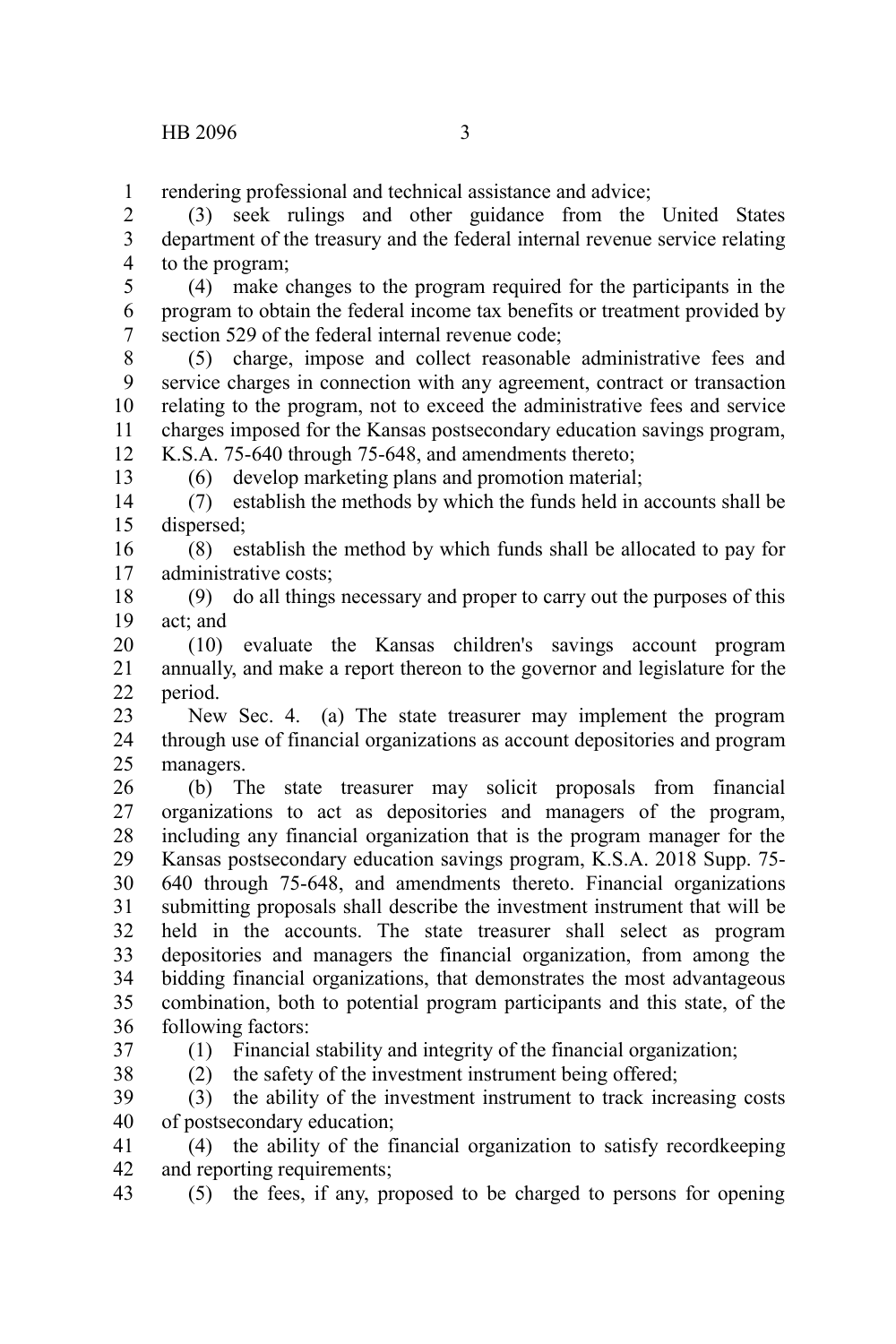accounts; 1

(6) the minimum initial deposit and minimum contributions that the financial organization will require; 2 3

(7) the ability of the financial organization to accept electronic withdrawals, including payroll deduction plans, and to issue and distribute gift cards in order to accept gifts and donations through the use of such cards; and 4 5 6 7

(8) other benefits to the state or its residents included in the proposal, including fees payable to the state to cover expenses of operation of the program. 8 9 10

(c) The state treasurer may enter into a contract with a financial organization. Such financial organization management shall provide only one type of investment instrument. 11 12 13

(d) The state treasurer may select more than one financial organization and investment instrument for the program if the federal internal revenue service provides guidance that giving a contributor the choice of two or more investment instruments under a state program will not cause the program to fail to qualify for favorable tax treatment under section 529 of the federal internal revenue code. 14 15 16 17 18 19

(e) A management contract shall include, at a minimum, terms requiring the financial organization to: 20 21

(1) Take any action required to maintain the program's compliance with the requirements of this act, and any actions not contrary to its contract to manage the program to qualify as a "qualified state tuition plan" as defined in section 529 of the federal internal revenue code;  $22$ 23 24 25

(2) maintain adequate records of each account, segregate accounts from each other and provide the state treasurer with the information necessary to prepare the statements required by section 5, and amendments thereto; 26 27 28 29

(3) compile and total information contained in statements required to be prepared under section 5, and amendments thereto, and provide such compilations to the state treasurer; 30 31 32

(4) if there is more than one program manager, provide the state treasurer with such information as is necessary to determine compliance with section 5, and amendments thereto; 33 34 35

(5) provide the state treasurer with access to the books and records of the program manager to the extent needed to determine compliance with the contract; 36 37 38 39

(6) hold all accounts for the benefit of the account owner or owners;

(7) be audited at least annually by a firm of certified public accountants selected by the program manager and provide the results of such audit to the state treasurer; 40 41 42

(8) provide the state treasurer with copies of all regulatory filings and 43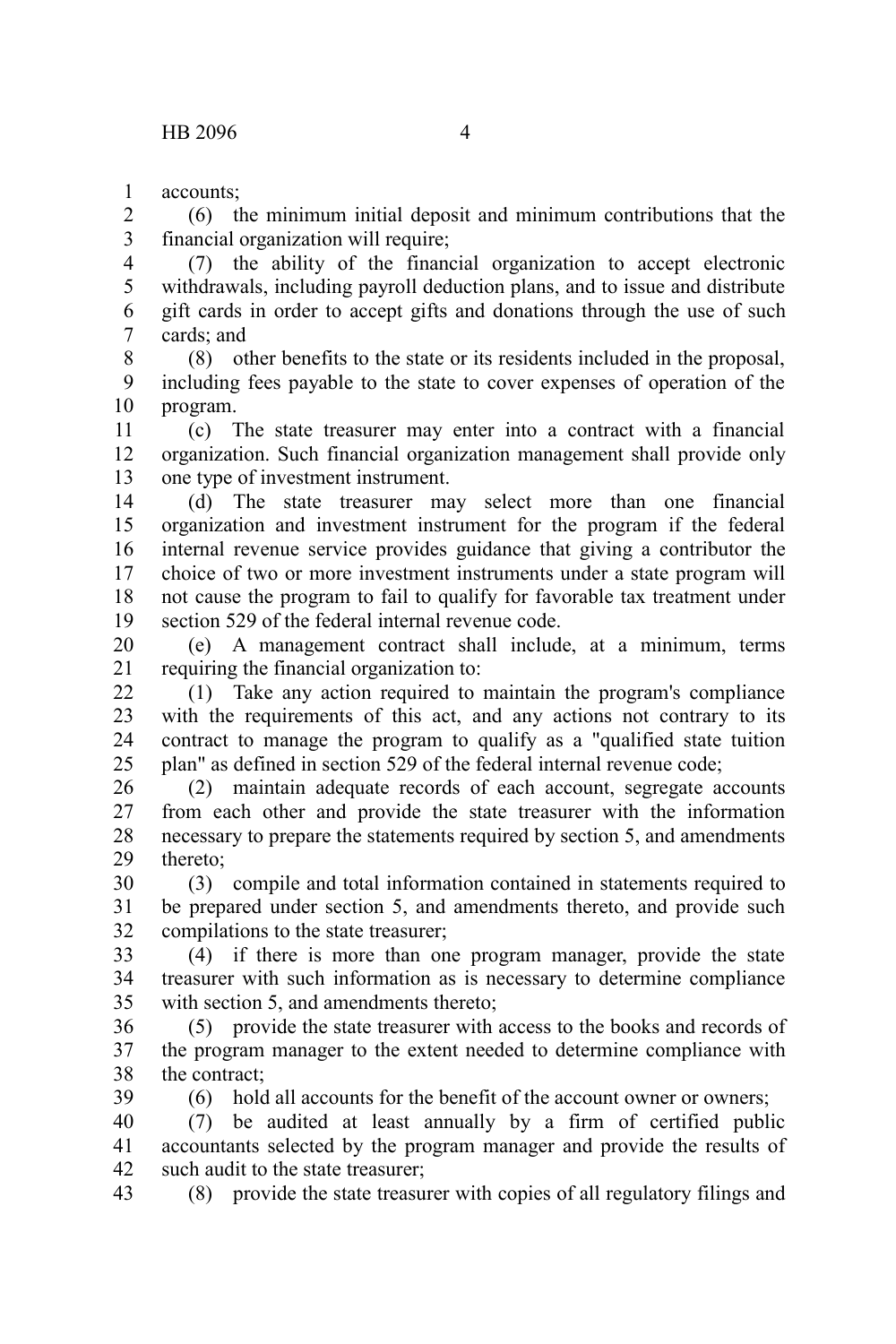reports made by the financial organization during the term of the management contract or while the financial organization is holding any accounts, other than confidential filings or reports that will not become part of the program. The program manager shall make available for review by the state treasurer the results of any periodic examination of such manager by any state or federal banking, insurance or securities commission, except to the extent that such report or reports may not be disclosed under law; and 1 2 3 4 5 6 7 8

(9) ensure that any description of the program, whether in writing or through the use of any media, is consistent with the marketing plan developed pursuant to the provisions of this act. 9 10 11

(f) The state treasurer may require that an audit be conducted of the operations and financial position of the program depository and manager at any time, if the state treasurer has any reason to be concerned about the financial position, the recordkeeping practices or the status of accounts of such program depository and manager. 12 13 14 15 16

(g) During the term of any contract with a program manager, the state treasurer shall conduct an examination of such manager and the manager's handling of accounts. Such examination shall be conducted at least biennially, if such manager is not otherwise subject to periodic examination by the state bank commissioner, the federal deposit insurance corporation or other similar entity. 17 18 19 20 21 22

(h) (1) If a financial organization's selection as a program manager or depository is not renewed after the end of the financial organization's term: 23 24

(A) Accounts previously established and held in investment instruments at such financial organization may be terminated; 25 26

27

(B) additional contributions may be made to such accounts;

(C) no new accounts may be placed with such financial organization; and 28 29

(D) existing accounts held by such depository shall remain subject to all oversight and reporting requirements established by the state treasurer. 30 31

(2) If the state treasurer terminates a financial organization as a program manager or depository, the state treasurer shall take custody of accounts held by such financial organization and shall seek to promptly transfer such accounts to another financial organization that is selected as a program manager or depository and into investment instruments as similar to the original instruments as possible. 32 33 34 35 36 37

(i) The state treasurer may enter into such contracts as the state treasurer deems necessary and proper for the implementation of the program. 38 39 40

New Sec. 5. (a) (1) Kansas children's savings accounts established pursuant to the provisions of this act shall be governed by the provisions of this section. 41 42 43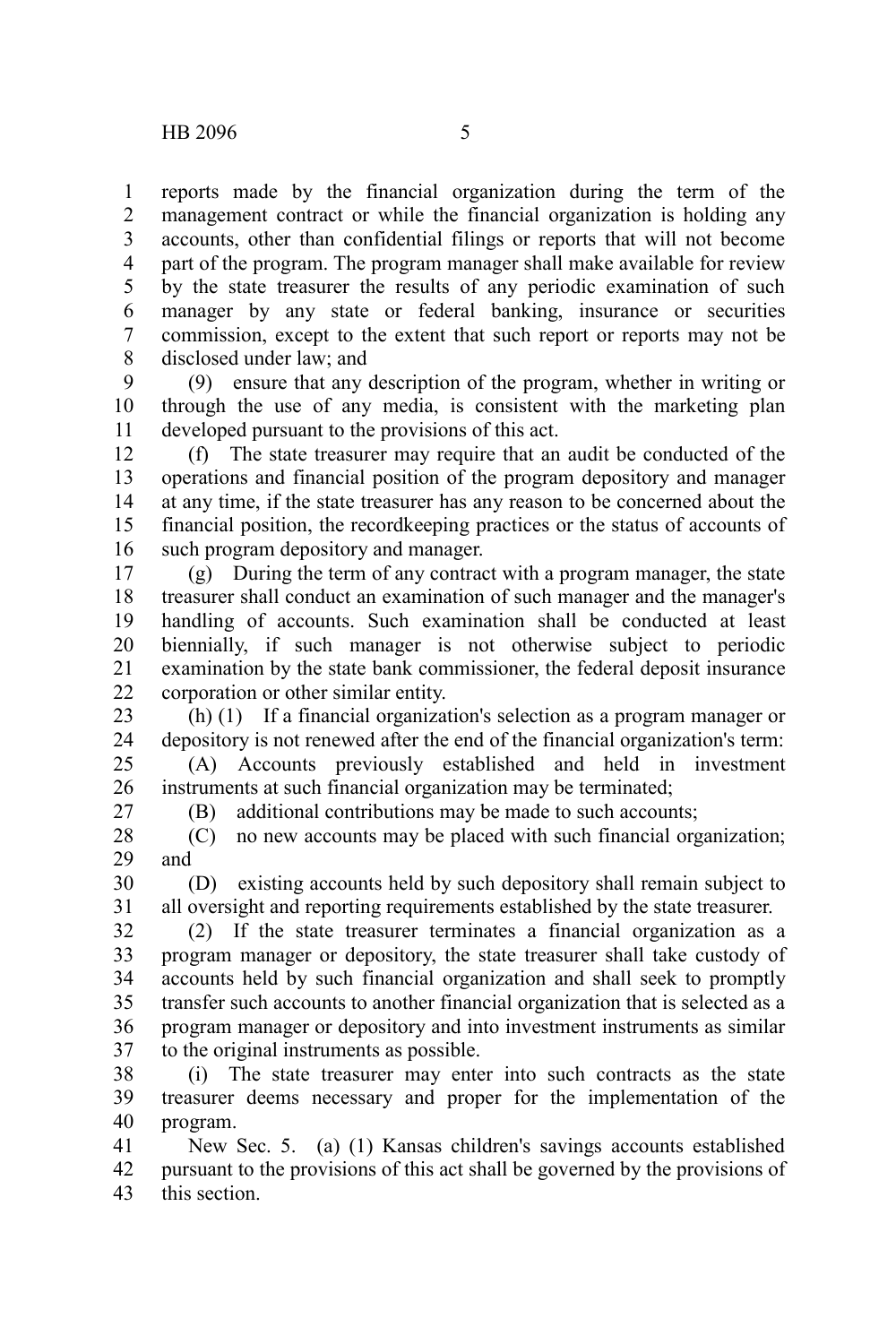(2) The state treasurer shall establish an account for each child born in Kansas within six months after receiving birth information from the office of vital statistics. The office of vital statistics shall include on all birth certificate applications a box allowing a parent to consent to sharing the child's identifying information, including, but not limited to, the child's social security number, date of birth and any other information deemed necessary by the state treasurer with the office of vital statistics and the office of the state treasurer for the purpose of establishing an account under the program. 1 2 3 4 5 6 7 8 9

(3) A parent of a child born prior to July 1, 2019, may make application to the state treasurer for establishment of an account for such parent's child. Accounts established pursuant to the provisions of this act shall be in addition to accounts established under K.S.A. 2018 Supp. 75- 640 through 75-648, and amendments thereto, or established under K.S.A. 2018 Supp. 75-650, and amendments thereto, and moneys in such accounts may be transferred from one account to another to the extent permitted by the federal internal revenue code. 10 11 12 13 14 15 16 17

(4) For a child who is eligible for any type of assistance as provided in K.S.A. 39-709, and amendments thereto, the program shall provide an initial funding of \$250 per account out of unencumbered temporary assistance for needy families moneys. The Kansas department for children and families and the department of health and environment shall include an optional release of information to the program as part of any application for assistance. All assets in the account shall be exempt from any asset test for the purpose of determining eligibility for any public assistance. 18 19 20 21 22 23 24 25

(b) Any person may make contributions to the account after the account is opened. 26 27

(c) An account owner may withdraw all or part of the balance from an account on 60-days' notice or such shorter period as may be authorized under rules and regulations governing the program. 28 29 30

(d) (1) An account owner may change the designated beneficiary of an account to an individual who is a member of the family of the prior designated beneficiary in accordance with procedures established pursuant to the provisions of this act. 31 32 33 34

(2) An account owner may transfer all or a portion of an account to another Kansas children's savings account, the designated beneficiary of which is a member of the family as defined in section 529 of the federal internal revenue code. 35 36 37 38

(3) Changes to designated beneficiaries and transfers under this subsection shall not be permitted to the extent that they would constitute excess contributions or unauthorized investment choices. 39 40 41

(e) The program shall provide separate accounting for each designated beneficiary. 42 43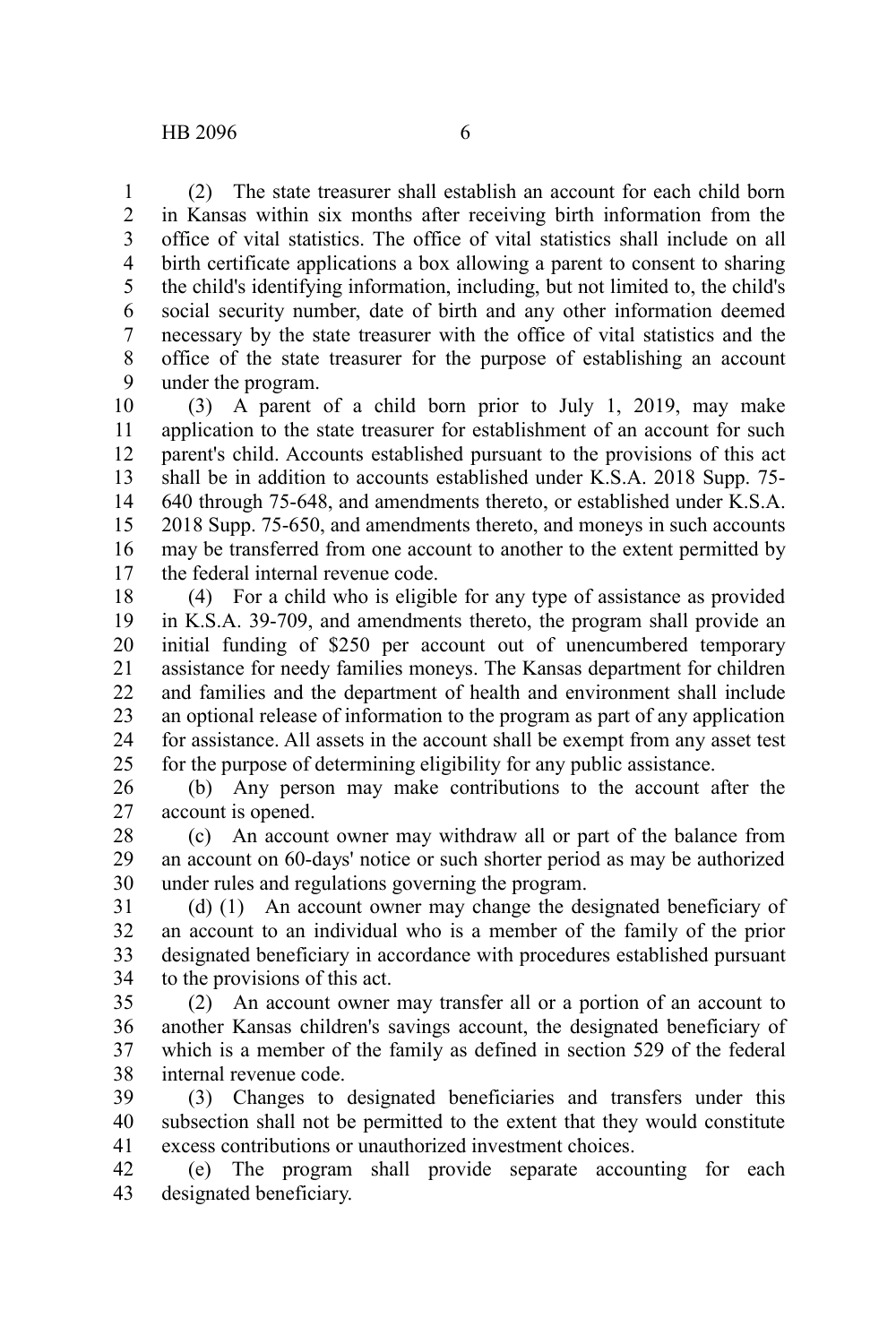(f) Subject to the provisions of section 529 of the internal revenue code, an account owner of any account shall be permitted to direct the investment of any contributions to an account or the earnings thereon. 1 2 3

4 5

(g) Neither an account owner nor a designated beneficiary may use an interest in an account as security for a loan. Any pledge of an interest in an account shall be of no force and effect. 6

(h) (1) The state treasurer shall adopt rules and regulations to prevent contributions on behalf of a designated beneficiary in excess of an amount equal to the average amount of the qualified higher education expenses that would be incurred for five years of study at institutions of postsecondary education located in the midwest states. Such amount shall be determined annually by the state treasurer. 7 8 9 10 11 12

(2) Such rules and regulations shall require that any excess contributions with respect to a designated beneficiary be promptly withdrawn in a nonqualified withdrawal or transferred to another account. 13 14 15

(i) (1) If there is any distribution from an account to any individual or for the benefit of any individual during a calendar year, such distribution shall be reported to the federal internal revenue service and each account owner, the designated beneficiary, or the distributee to the extent required by federal law or rules and regulations. 16 17 18 19 20

(2) Statements shall be provided to each account owner at least twice each year within 60 days after the end of the six-month period to which they relate. The statement shall identify the contributions made during a preceding six-month period, the total contributions made to the account through the end of the period, the value of the account at the end of such period, distributions made during such period and any other information that the state treasurer shall require to be reported to the account owner. Statements may be provided electronically. 21 22 23 24 25 26 27 28

(3) Statements and information relating to accounts shall be prepared and filed to the extent required by federal and state tax law. 29 30

(j) (1) A state or local government, or agency or instrumentality thereof, or organization described in section  $501(c)(3)$  of the federal internal revenue code may open and become the account owner of an account to fund scholarships for persons whose identity will be determined upon disbursement. 31 32 33 34 35

(2) In the case of any account opened pursuant to paragraph (1), each individual who receives an interest in such account as a scholarship shall be treated as a designated beneficiary with respect to such interest. 36 37 38

(k) A reasonable annual fee, as determined by the state treasurer in rules and regulations, may be imposed upon the account owner or owners for the maintenance of the account. 39 40 41

(l) An account owner or designated beneficiary of a Kansas children's savings account shall be a citizen or resident of the United States of 42 43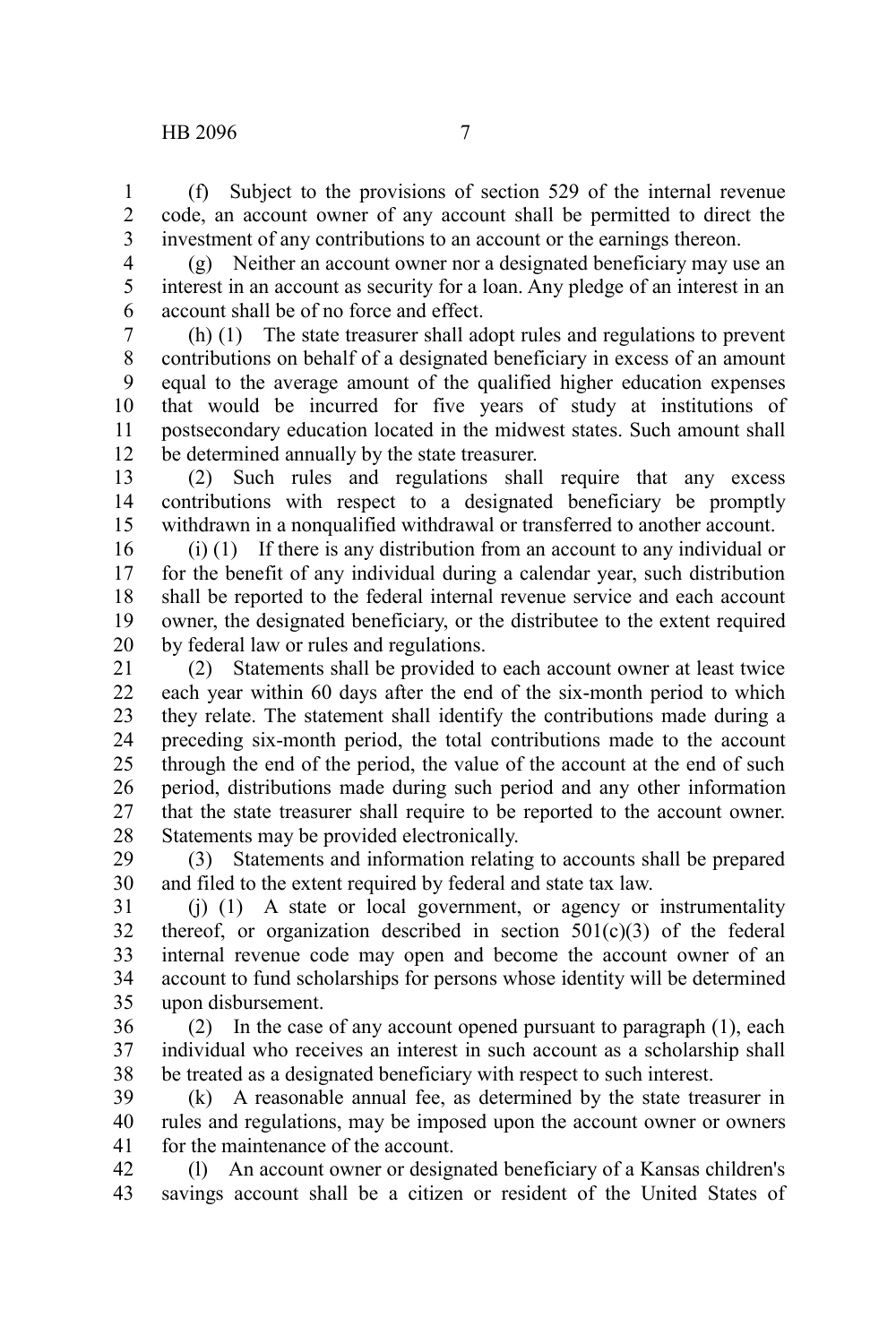America. 1

(m) The program shall disclose the following information in writing to each account owner and prospective account owner of a Kansas children's savings account: 2 3 4

(1) The terms and conditions for purchasing a Kansas children's savings account; 5 6

7

(2) any restrictions on the substitution of beneficiaries;

8

29

(3) the person or entity entitled to terminate the savings agreement;

(4) the period of time during which a beneficiary may receive benefits under the savings agreement; 9 10

(5) the terms and conditions under which moneys may be wholly or partially withdrawn from the program, including, but not limited to, any reasonable charges and fees that may be imposed for withdrawal; 11 12 13

(6) the potential tax consequences associated with contributions to and distributions from accounts; and 14 15

(7) all other rights and obligations pursuant to savings agreements, and any other terms, conditions and provisions deemed necessary and appropriate by the state treasurer. 16 17 18

(n) Nothing in this act, or in any savings agreement entered into pursuant to this act, shall be construed as a guarantee by the state of Kansas or any institution of postsecondary education that a beneficiary will be admitted to the institution of postsecondary education or, upon admission to any institution of postsecondary education, will be permitted to continue to attend or will receive a degree from such institution of postsecondary education. 19 20 21 22 23 24 25

(o) Moneys in a Kansas children's savings account shall be exempt from attachment, execution or garnishment as provided by K.S.A. 60- 2308, and amendments thereto. 26 27 28

New Sec. 6. (a) Nothing in this act shall be construed to:

(1) Give any designated beneficiary any rights or legal interest with respect to an account unless the designated beneficiary is the account owner; 30 31 32

(2) guarantee that a designated beneficiary will be admitted to an institution of postsecondary education; 33 34

(3) create state residency for an individual merely because the individual is a designated beneficiary; or 35 36

(4) guarantee that amounts saved pursuant to the program will be sufficient to cover the qualified higher education expenses of a designated beneficiary. 37 38 39

(b) (1) Nothing in this act shall create or be construed to create any obligation of the state treasurer, the state or any agency or instrumentality of the state to guarantee for the benefit of any account owner or designated beneficiary with respect to: 40 41 42 43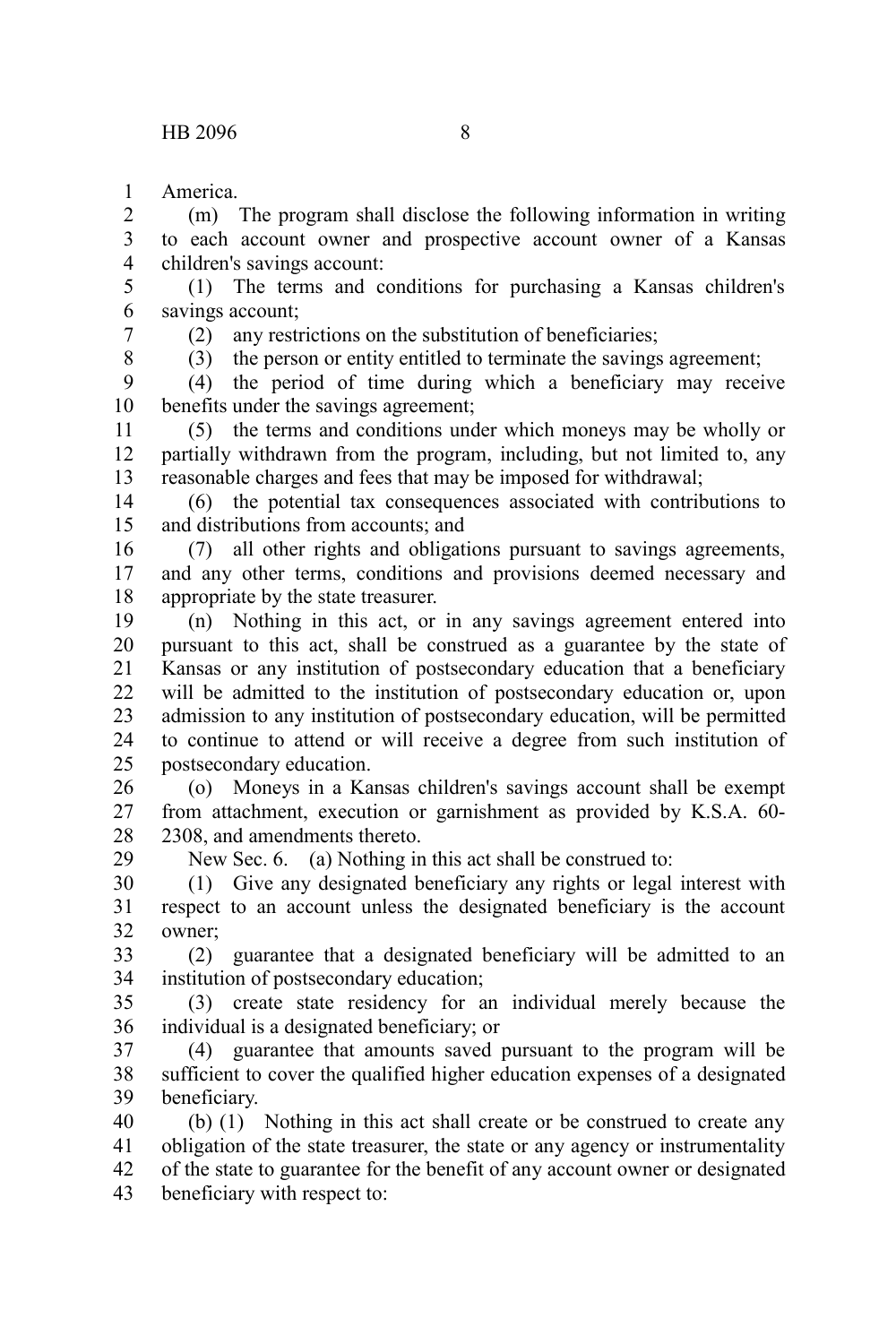- (A) The rate of interest or other return on any account; and
- 1 2
- (B) the payment of interest or other return on any account.

(2) The state treasurer, by rules and regulations, shall provide that every contract, application, deposit slip or other similar document that may be used in connection with a contribution to an account clearly indicate that the account is not insured by the state and neither the principal deposited nor the investment return is guaranteed by the state. 3 4 5 6 7

New Sec. 7. (a) (1) The Kansas children's savings account program trust fund is hereby established in the state treasury. The Kansas children's savings account program trust fund shall consist of moneys deposited by depositors pursuant to the provisions of this act, moneys acquired from governmental and private sources through grants, gifts or donations and state general fund appropriations, if any. All interest derived from the deposit and investment of moneys in such fund shall be credited to the fund. At the end of any fiscal year, all unexpended and unencumbered moneys in such fund shall remain therein and not be credited or transferred to the state general fund or to any other fund. The state treasurer shall transfer \$250 per year from the Kansas children's savings account program trust fund to each account that has received at least one contribution after the initial deposit. In the event that there is insufficient funding to transfer \$250 to each account, the state treasurer shall prorate the existing funds to provide an equal or lesser amount to each account. 8 9 10 11 12 13 14 15 16 17 18 19 20 21 22

(2) Except as provided in subsection (b), the state treasurer shall credit all moneys received in connection with the Kansas children's savings account program to the Kansas children's savings account program trust fund. 23 24 25 26

(b) (1) The Kansas children's savings account program expense fund is hereby established in the state treasury. The fund shall consist of moneys received from the Kansas children's savings account program manager. 27 28 29

(2) All expenses incurred by the state treasurer in developing and administering the Kansas children's savings account program shall be payable from the Kansas children's savings account program expense fund. 30 31 32

New Sec. 8. The director of accounts and reports shall make payroll deductions from the salary and wages of state officers and employees for Kansas children's savings accounts provided for in section 5, and amendments thereto, when authorized to make such deductions by the written, voluntary authorization of such officers and employees. No administrative fees or charges shall be assessed for costs incurred in making such deductions. Subject to the approval of the secretary of administration, the director of accounts and reports may prescribe procedures, limitations and conditions for making payroll deductions pursuant to this section. 33 34 35 36 37 38 39 40 41 42

New Sec. 9. (a) (1) For tax years commencing after December 31, 43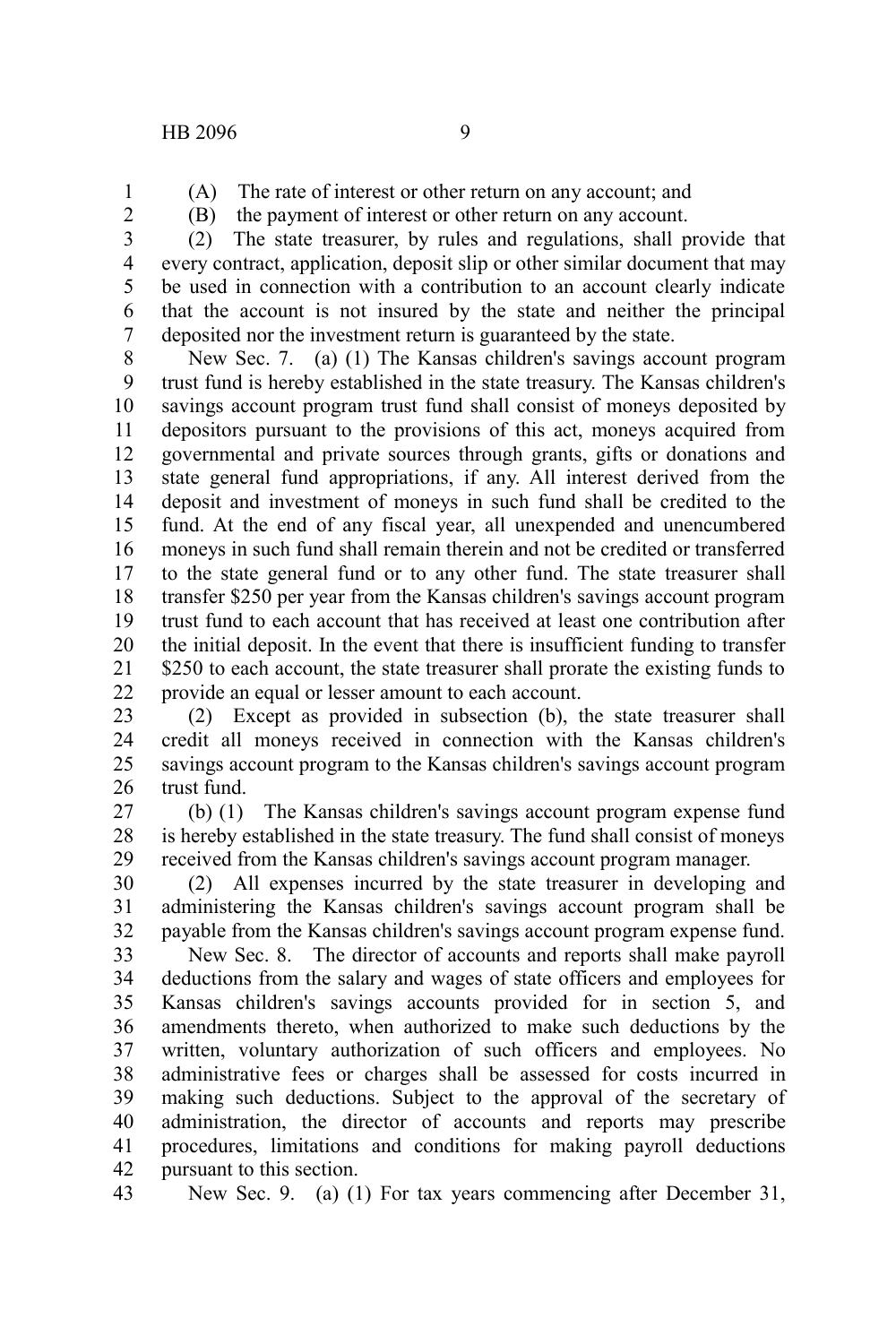2019, there shall be allowed a credit against the income tax liability imposed upon a taxpayer pursuant to the Kansas income tax act, the privilege tax liability imposed upon a taxpayer pursuant to the privilege tax imposed upon any national banking association, state bank, trust company or savings and loan association pursuant to article 11 of chapter 79 of the Kansas Statutes Annotated, and amendments thereto, and the premium tax liability imposed upon a taxpayer pursuant to the premiums tax and privilege fees imposed upon an insurance company pursuant to K.S.A. 40-252, and amendments thereto, an amount equal to 70% of the amount donated to the Kansas children's savings account program trust fund established by section 7, and amendments thereto. 1 2 3 4 5 6 7 8 9 10 11

(b) The credit shall be claimed and deducted from the taxpayer's tax liability during the tax year in which the donation was made to the Kansas children's savings account program trust fund. 12 13 14

(c) For each tax year, in no event shall the total amount of credits allowed under this section exceed \$5,000,000 for any one tax year. 15 16

(d) If the amount of any such tax credit claimed by a taxpayer exceeds the taxpayer's income, privilege or premium tax liability, such excess amount may be carried over for deduction from the taxpayer's income, privilege or premium tax liability in the next succeeding year or years until the total amount of the credit has been deducted from tax liability. 17 18 19 20 21 22

(e) The secretary of revenue shall adopt rules and regulations regarding filing of documents that support the amount of credit claimed pursuant to this section. 23 24 25

Sec. 10. K.S.A. 65-2422d is hereby amended to read as follows: 65- 2422d. (a) The records and files of the division of public health pertaining to vital statistics shall be open to inspection, subject to the provisions of the uniform vital statistics act and rules and regulations of the secretary. It shall be unlawful for any officer or employee of the state to disclose data contained in vital statistical records, except as authorized by the uniform vital statistics act and the secretary, and it shall be unlawful for anyone who possesses, stores or in any way handles vital statistics records under contract with the state to disclose any data contained in the records, except as authorized by law. 26 27 28 29 30 31 32 33 34 35

(b) No information concerning the birth of a child shall be disclosed in a manner that enables determination that the child was born out of wedlock, except upon order of a court in a case where the information is necessary for the determination of personal or property rights and then only for that purpose, or except that employees of the office of child support enforcement of the federal department of health and human services shall be provided information when the information is necessary to ensure compliance with federal reporting and audit requirements 36 37 38 39 40 41 42 43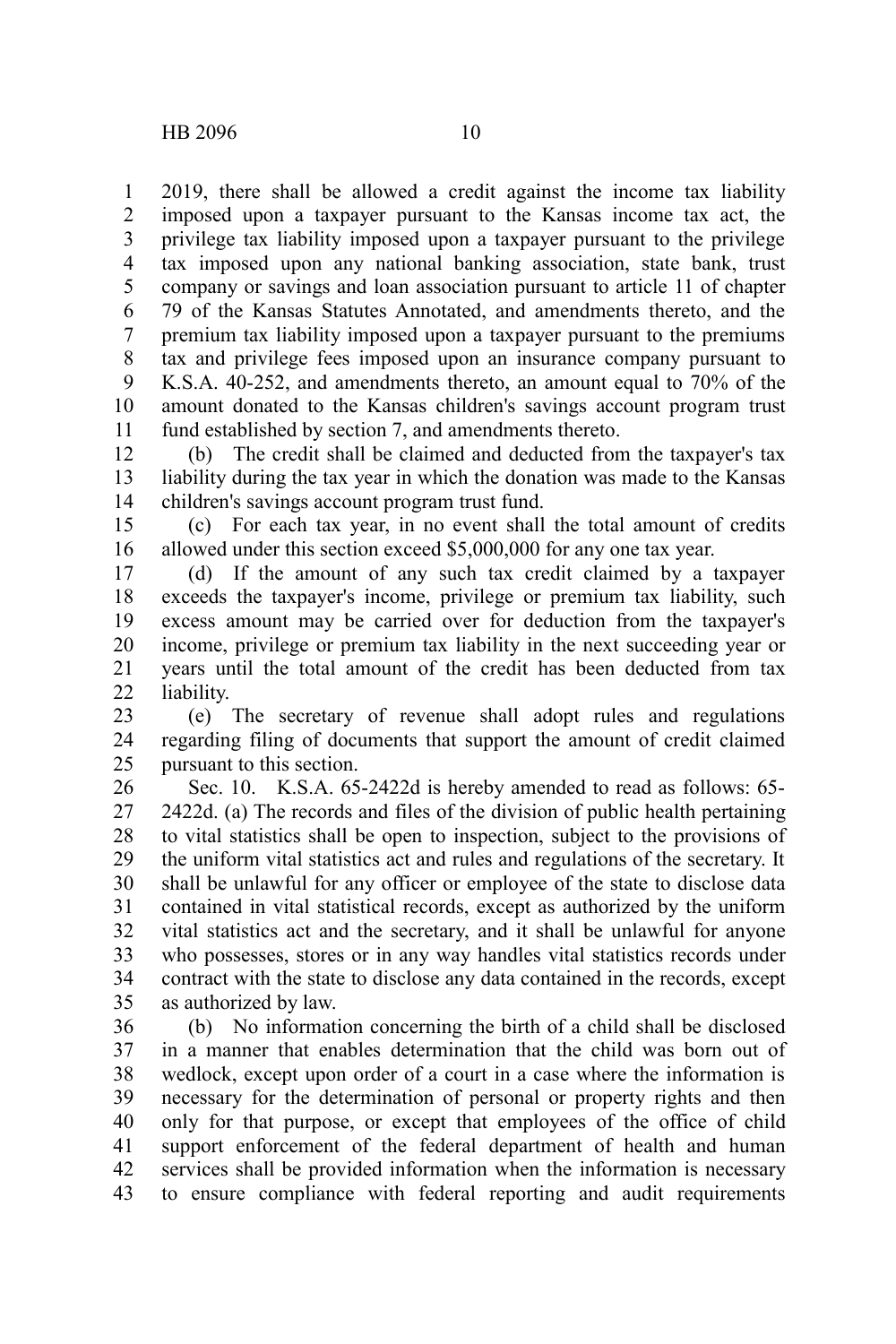pursuant to title IV-D of the federal social security act or except that the secretary for children and families or the secretary's designee performing child support enforcement functions pursuant to title IV-D of the federal social security act shall be provided information and copies of birth certificates when the information is necessary to establish parentage in legal actions or to ensure compliance with federal reporting and audit requirements pursuant to title IV-D of the federal social security act. Nothing in this subsection shall be construed as exempting such employees of the federal department of health and human services or the secretary for children and families or the secretary's designee from the fees prescribed by K.S.A. 65-2418, and amendments thereto. 1 2 3 4 5 6 7 8 9 10 11

(c) Except as provided in subsection (b), and amendments thereto, the state registrar shall not permit inspection of the records or issue a certified copy or abstract of a certificate or part thereof unless the state registrar is satisfied the applicant therefor has a direct interest in the matter recorded and the information contained in the record is necessary for the determination of personal or property rights. The state registrar's decision shall be subject, however, to review by the secretary or by a court in accordance with the Kansas judicial review act, subject to the limitations of this section. 12 13 14 15 16 17 18 19 20

(d) The secretary shall permit the use of data contained in vital statistical records for research purposes only, but no identifying use of them shall be made. The secretary shall permit the use of birth, death and stillbirth certificates as identifiable data for purposes of maternal and child health surveillance and monitoring. The secretary or the secretary's designee may interview individuals for purposes of maternal and child health surveillance and monitoring only with an approval of the health and environmental institutional review board as provided in title 45, part 46 of the code of federal regulations. The secretary shall inform such individuals that the participation in such surveillance and monitoring is voluntary and may only be conducted with the written consent of the person who is the subject of the information or with the informed consent of a parent or legal guardian if the person is under 18 years of age. Informed consent is not required if the person who is the subject of the information is deceased. 21 22 23 24 25 26 27 28 29 30 31 32 33 34

(e) Subject to the provisions of this section the secretary may direct the state registrar to release birth, death and stillbirth certificate data to federal, state or municipal agencies. *The secretary shall direct the state registrar to release to the state treasurer birth certificate data and related information deemed necessary by the state treasurer for the purpose of implementing the Kansas children's savings account program, sections 1 through 9, and amendments thereto.* 35 36 37 38 39 40 41

(f) On or before the  $20<sup>th</sup>$  day of each month, the state registrar shall furnish to the county election officer of each county and the clerk of the 42 43